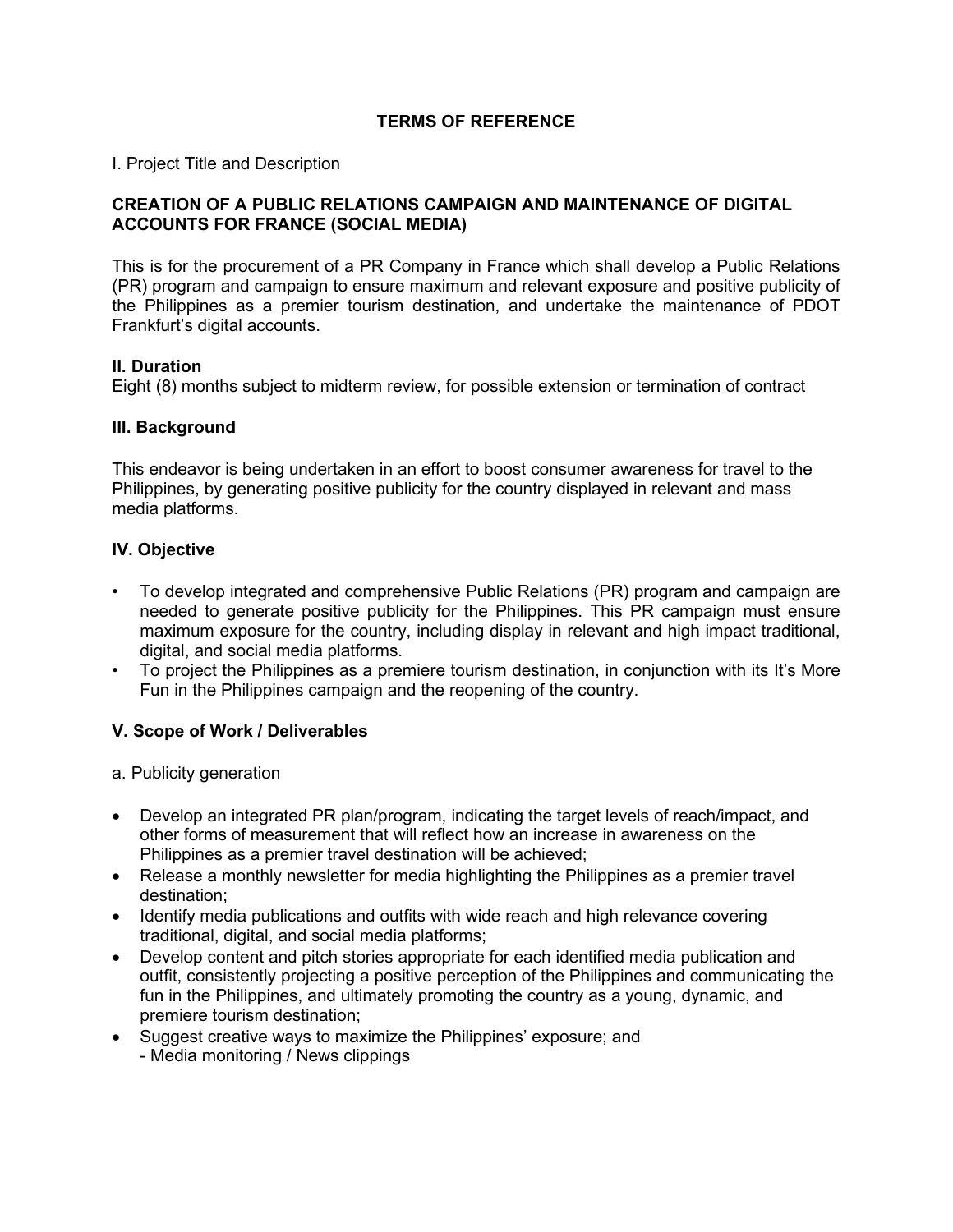c. Management of the Philippines' Social Media Accounts for the French market (Facebook and Instagram) - Design a strategy plan for our social media channels (Facebook and Instagram);

- Post appropriate content that will reflect how fun, dynamic and diverse the Philippines is, including stock photos, articles, and crossposting from relevant and influential personalities;
- Suggest creative opportunities that allow an increase in publicity for the Philippines including co-branding and cooperation with influencers; and
- Boosting posts when necessary

d. Generation of a comprehensive report, reflecting media mileage gained and copies of the published articles / media exposure on the Philippines

# **VI. Minimum Qualifications for Suppliers**

- a. Full service PR agency operating in France, with relevant contacts in the media and travel industry, and able to facilitate the requirements and deliverables as stipulated above
- b. Extensive work experience in the travel and tourism industry particularly in tourism destination management and marketing
- c. Dedicated Account Manager and Account Director to oversee and coordinate with the DOT with respect to the execution and implementation of the deliverables

# **VII. Timeline and Schedule of Work**

- April 27, 2022: Submission of bid proposals, inclusive of publicity requirements according to these Terms of Reference, and mandatory legal documents
- April 28, 2022: Selection of the DOT Frankfurt office of the winning PR Agency assigned to handle the publicity activities and crisis management for the Philippines
- April 29, 2022: Submission of revised PR and communications plan, timelines, and schedule of appointments, based on the DOT-Frankfurt Office feedback on the winning bidder's original proposal
- May 1, 2022: Start of the contract

# **VIII. Documentary Requirements**

- Signed Terms of Reference (all pages should be initialed)
- Company registration documents and appropriate licenses
- Latest Tax clearance
- Company portfolio containing similar projects previously undertaken in the past 5 years.

The winning bid shall be determined based on the proposal with the most advantageous financial packaged cost, provided that the amount of the bid does not exceed the established total budget for the project.

## **IX. Terms and Conditions**

1. The selected agency shall be subject to assessment by the DOT Frankfurt as to the effectiveness of any part or phase of the campaign launched. The DOT Frankfurt reserves the right to terminate the services of the winning bidder should any part of the deliverables be unsatisfactory. Deliverables may be adjusted by the DOT, if needed.